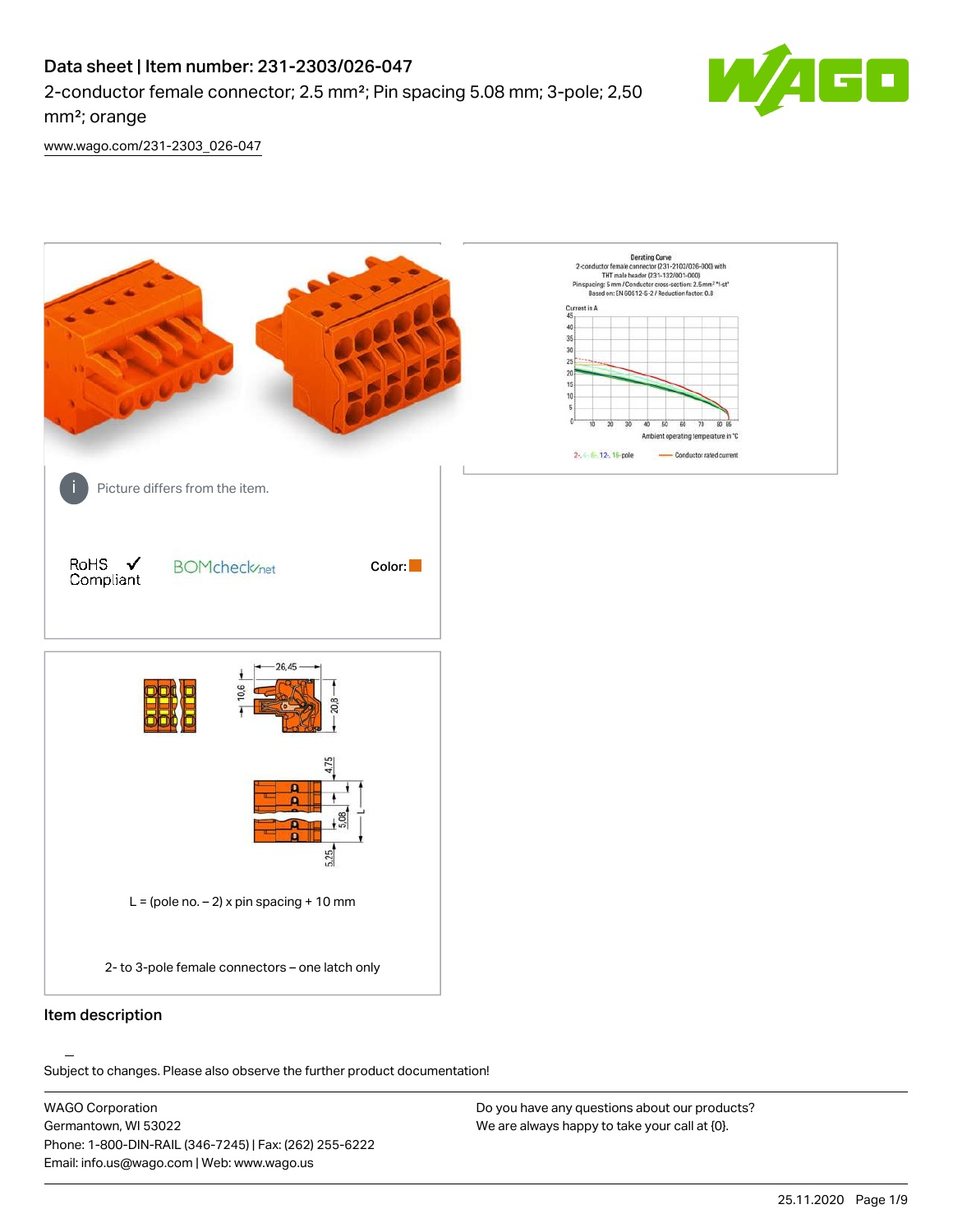![](_page_1_Picture_1.jpeg)

- $\blacksquare$  Universal connection for all conductor types
- $\blacksquare$ Two conductor entries per pole
- For looping through power or data buses  $\blacksquare$
- П Bus connection is retained, even when unmated
- $\blacksquare$ Push-in termination of solid and ferruled conductors
- $\blacksquare$ With coding fingers

#### Safety information 1:

The MCS - MULTI CONNECTION SYSTEM includes connectors without breaking capacity in accordance with DIN EN 61984. When used as intended, these connectors must not be connected/disconnected when live or under load. The circuit design should ensure header pins, which can be touched, are not live when unmated.

## Data

#### Electrical data

## Ratings per IEC/EN 60664-1

| Ratings per                 | IEC/EN 60664-1                                            |
|-----------------------------|-----------------------------------------------------------|
| Rated voltage (III / 3)     | 320 V                                                     |
| Rated surge voltage (III/3) | 4 <sub>k</sub> V                                          |
| Rated voltage (III/2)       | 320 V                                                     |
| Rated surge voltage (III/2) | 4 <sub>k</sub> V                                          |
| Nominal voltage (II/2)      | 630 V                                                     |
| Rated surge voltage (II/2)  | 4 <sub>k</sub> V                                          |
| Rated current               | 16 A                                                      |
| Legend (ratings)            | (III / 2) ≙ Overvoltage category III / Pollution degree 2 |

#### Ratings per UL 1059

| Approvals per                  | UL 1059 |
|--------------------------------|---------|
| Rated voltage UL (Use Group B) | 300 V   |
| Rated current UL (Use Group B) | 20 A    |
| Rated voltage UL (Use Group D) | 300 V   |
| Rated current UL (Use Group D) | 10 A    |

#### Ratings per UL 1977

| Rated voltage UL 1977 | 600 V |
|-----------------------|-------|
| Rated current UL 1977 | 20A   |

Subject to changes. Please also observe the further product documentation! Ratings per CSA

| <b>WAGO Corporation</b>                                | Do you have any questions about our products? |
|--------------------------------------------------------|-----------------------------------------------|
| Germantown, WI 53022                                   | We are always happy to take your call at {0}. |
| Phone: 1-800-DIN-RAIL (346-7245)   Fax: (262) 255-6222 |                                               |
| Email: info.us@wago.com   Web: www.wago.us             |                                               |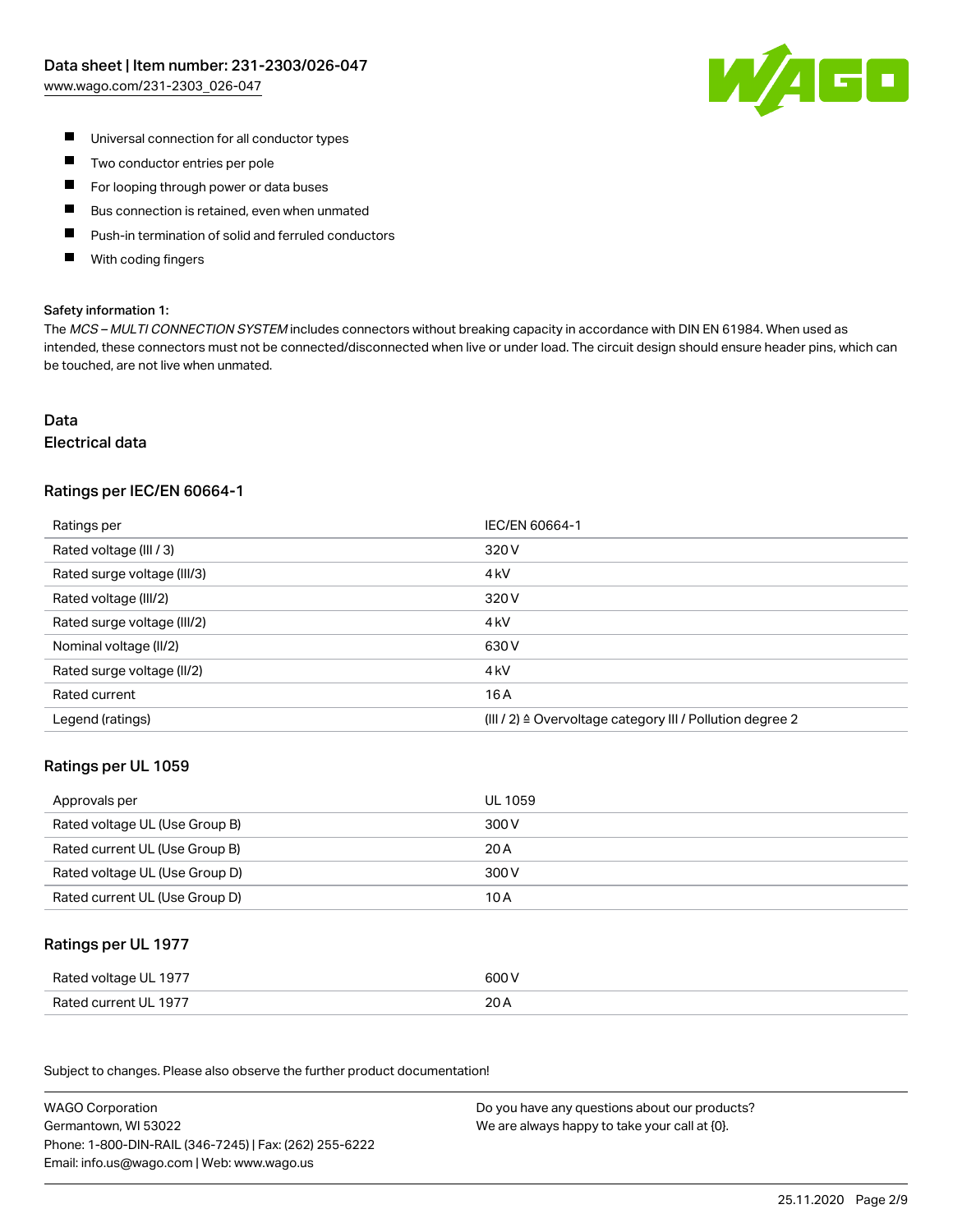![](_page_2_Picture_1.jpeg)

# Ratings per CSA

| Approvals per                   | CSA   |
|---------------------------------|-------|
| Rated voltage CSA (Use Group B) | 300 V |
| Rated current CSA (Use Group B) | 15 A  |
| Rated voltage CSA (Use Group D) | 300 V |
| Rated current CSA (Use Group D) | 10 A  |

# Connection data

| Connection technology |                                                          |
|-----------------------|----------------------------------------------------------|
|                       | $D_{\text{task}}$ in $C$ A $C$ $\Gamma$ $C$ LAM $\Gamma$ |

|                                                   | PUSN-IN CAGE CLAMP                    |
|---------------------------------------------------|---------------------------------------|
| Actuation type                                    | Operating tool                        |
| Solid conductor                                   | $0.22.5$ mm <sup>2</sup> / 24  12 AWG |
| Fine-stranded conductor                           | $0.22.5$ mm <sup>2</sup> / 24  12 AWG |
| Fine-stranded conductor; with insulated ferrule   | $0.251.5$ mm <sup>2</sup>             |
| Fine-stranded conductor; with uninsulated ferrule | $0.252.5$ mm <sup>2</sup>             |
| Strip length                                      | 9  10 mm / 0.35  0.39 inch            |
| Pole No.                                          | 3                                     |
| Total number of potentials                        | 3                                     |
| Number of connection types                        |                                       |
| Number of levels                                  |                                       |
| Conductor entry direction to mating direction     | $0^{\circ}$                           |
|                                                   |                                       |

## Physical data

| Pin spacing | 5.08 mm / 0.2 inch    |
|-------------|-----------------------|
| Width       | 0.594 mm / 0.594 inch |
| Height      | 20.8 mm / 0.819 inch  |
| Depth       | 26.45 mm / 1.041 inch |

## Plug-in connection

| Contact type (pluggable connector) | Female connector/socket |
|------------------------------------|-------------------------|
| Connector (connection type)        | for conductor           |
| Mismating protection               | No                      |

#### Material Data

| Color               | orange           |
|---------------------|------------------|
| Material group      |                  |
| Insulation material | Polyamide (PA66) |

Subject to changes. Please also observe the further product documentation!

| <b>WAGO Corporation</b>                                | Do you have any questions about our products? |
|--------------------------------------------------------|-----------------------------------------------|
| Germantown, WI 53022                                   | We are always happy to take your call at {0}. |
| Phone: 1-800-DIN-RAIL (346-7245)   Fax: (262) 255-6222 |                                               |
| Email: info.us@wago.com   Web: www.wago.us             |                                               |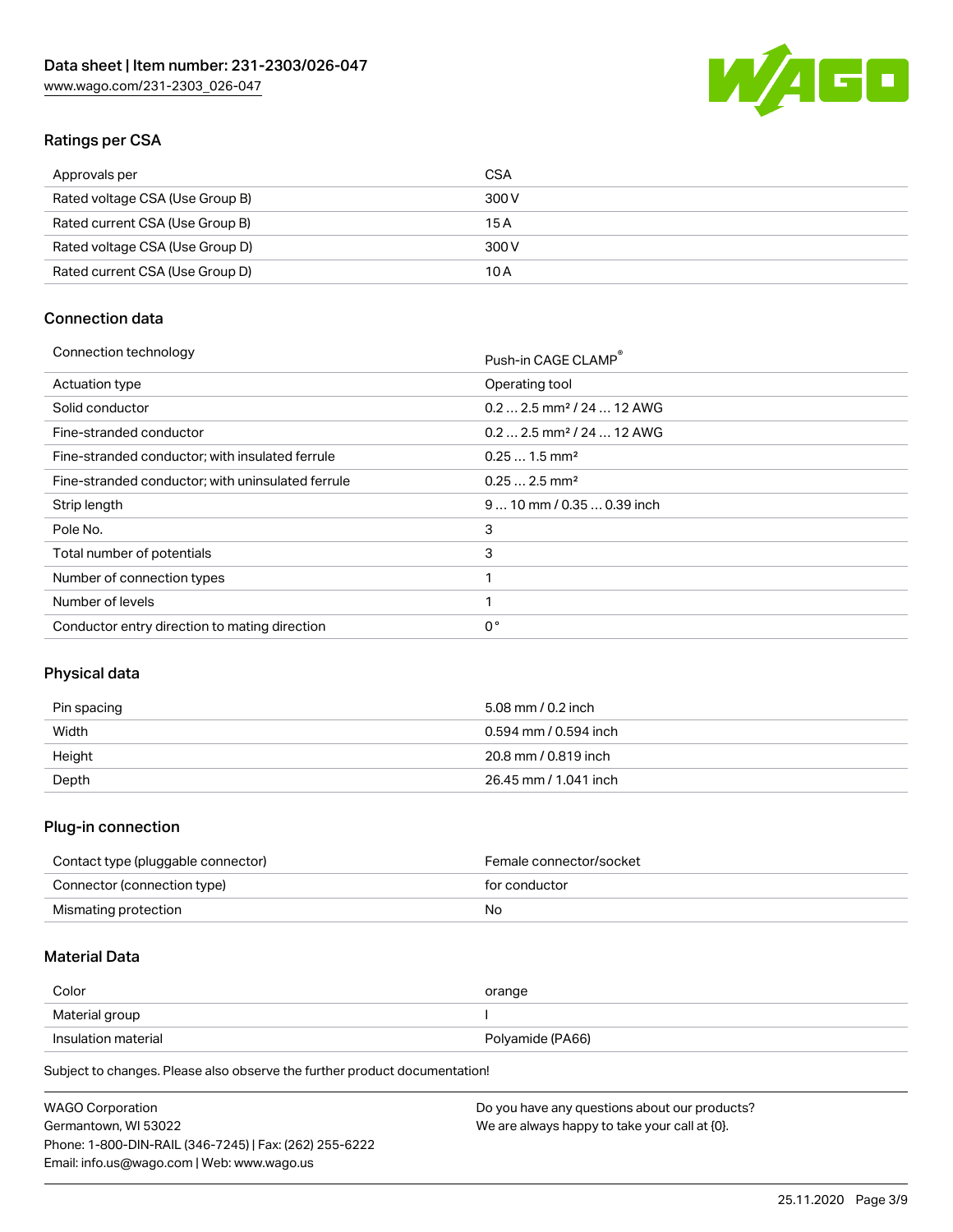[www.wago.com/231-2303\\_026-047](http://www.wago.com/231-2303_026-047)

![](_page_3_Picture_2.jpeg)

| Flammability class per UL94 | V0                                |
|-----------------------------|-----------------------------------|
| Clamping spring material    | Chrome nickel spring steel (CrNi) |
| Contact material            | Copper alloy                      |
| Contact plating             | tin-plated                        |
| Fire load                   | $0.105 \mathrm{MJ}$               |
| Weight                      | 6.6 <sub>g</sub>                  |
|                             |                                   |

## Environmental Requirements

| Limit temperature range | … +85 °C.<br>-ou |
|-------------------------|------------------|
|                         |                  |

### Commercial data

| Product Group         | 3 (Multi Conn. System) |
|-----------------------|------------------------|
| Packaging type        | <b>BOX</b>             |
| Country of origin     | DE                     |
| <b>GTIN</b>           | 4044918564380          |
| Customs tariff number | 85366990990            |

#### **Counterpart**

#### Item no.231-633

1-conductor male connector; 2.5 mm²; Pin spacing 5.08 mm; 3-pole; 2,50 mm²; orange [www.wago.com/231-633](https://www.wago.com/231-633)

#### Compatible products

## Insulation stop

|                         | Item no.: 231-670                                                                                       |                                               | www.wago.com/231-670             |  |
|-------------------------|---------------------------------------------------------------------------------------------------------|-----------------------------------------------|----------------------------------|--|
|                         | Insulation stop; 0.08-0.2 mm <sup>2</sup> / 0.2 mm <sup>2</sup> "s"; white                              |                                               |                                  |  |
|                         | Item no.: 231-671                                                                                       |                                               | www.wago.com/231-671             |  |
|                         | Insulation stop; 0.25 - 0.5 mm <sup>2</sup> ; light gray                                                |                                               |                                  |  |
|                         | Item no.: 231-672                                                                                       |                                               |                                  |  |
|                         | Insulation stop; 0.75 - 1 mm <sup>2</sup> ; dark gray                                                   |                                               | www.wago.com/231-672             |  |
|                         | Marking accessories                                                                                     |                                               |                                  |  |
|                         | Item no.: 210-331/508-103                                                                               |                                               |                                  |  |
|                         | Marking strips; as a DIN A4 sheet; MARKED; 1-12 (200x); Height of marker strip: 2.3 mm/0.091 in; Strip  |                                               | www.wago.com/210-331<br>/508-103 |  |
|                         | length 182 mm; Horizontal marking; Self-adhesive; white                                                 |                                               |                                  |  |
|                         | Item no.: 210-331/508-104                                                                               |                                               |                                  |  |
|                         | Marking strips; as a DIN A4 sheet; MARKED; 13-24 (200x); Height of marker strip: 2.3 mm/0.091 in; Strip |                                               | www.wago.com/210-331<br>/508-104 |  |
|                         | length 182 mm; Horizontal marking; Self-adhesive; white                                                 |                                               |                                  |  |
|                         | Subject to changes. Please also observe the further product documentation!                              |                                               |                                  |  |
| <b>WAGO Corporation</b> |                                                                                                         | Do you have any questions about our products? |                                  |  |

Germantown, WI 53022 Phone: 1-800-DIN-RAIL (346-7245) | Fax: (262) 255-6222 Email: info.us@wago.com | Web: www.wago.us

We are always happy to take your call at {0}.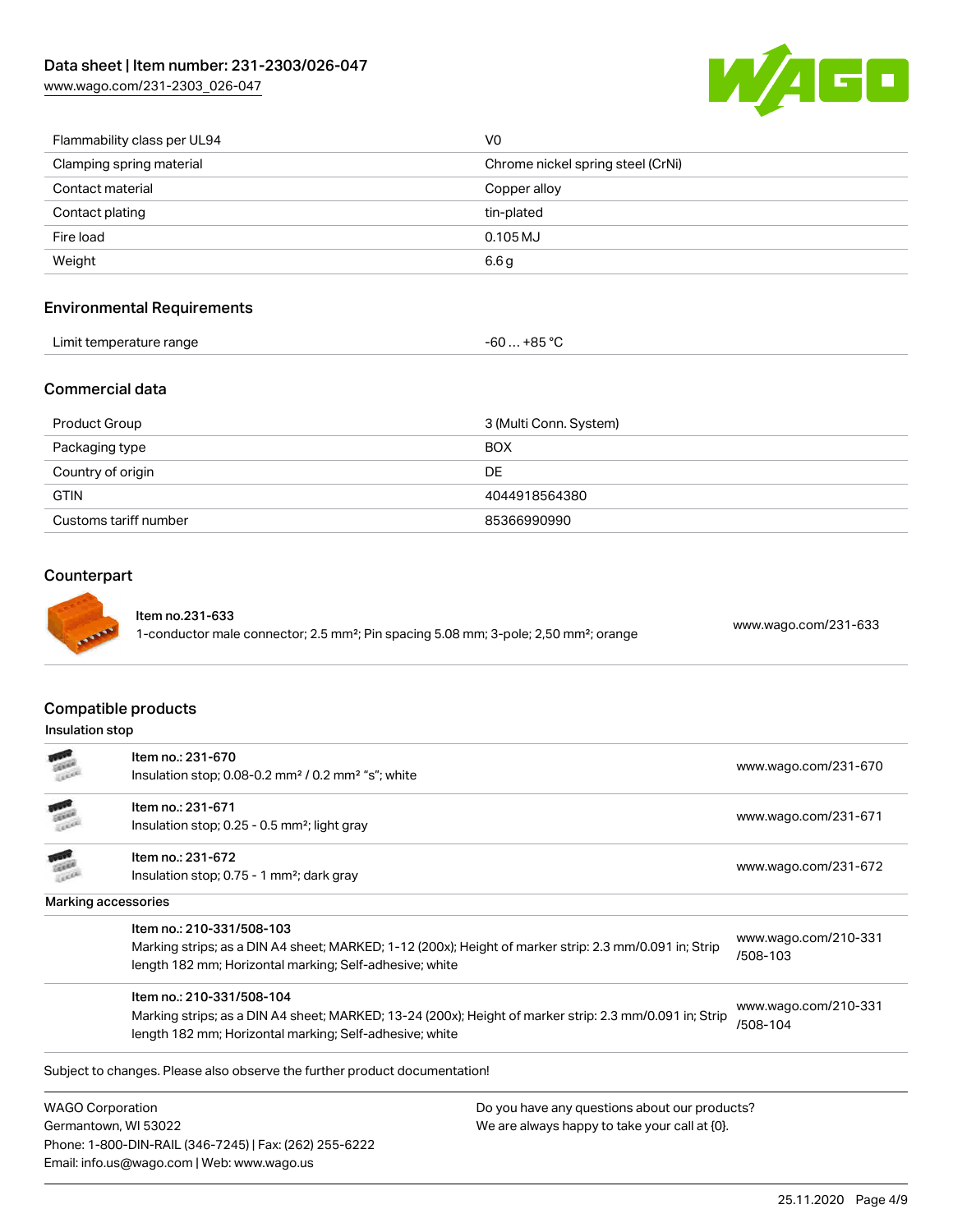[www.wago.com/231-2303\\_026-047](http://www.wago.com/231-2303_026-047)

![](_page_4_Picture_2.jpeg)

|       | Item no.: 210-332/508-202<br>Marking strips; as a DIN A4 sheet; MARKED; 1-16 (160x); Height of marker strip: 3 mm; Strip length 182<br>mm; Horizontal marking; Self-adhesive; white  | www.wago.com/210-332<br>/508-202 |
|-------|--------------------------------------------------------------------------------------------------------------------------------------------------------------------------------------|----------------------------------|
|       | Item no.: 210-332/508-204<br>Marking strips; as a DIN A4 sheet; MARKED; 17-32 (160x); Height of marker strip: 3 mm; Strip length<br>182 mm; Horizontal marking; Self-adhesive; white | www.wago.com/210-332<br>/508-204 |
|       | Item no.: 210-332/508-205<br>Marking strips; as a DIN A4 sheet; MARKED; 1-32 (80x); Height of marker strip: 3 mm; Strip length 182<br>mm; Horizontal marking; Self-adhesive; white   | www.wago.com/210-332<br>/508-205 |
|       | Item no.: 210-332/508-206<br>Marking strips; as a DIN A4 sheet; MARKED; 33-48 (160x); Height of marker strip: 3 mm; Strip length<br>182 mm; Horizontal marking; Self-adhesive; white | www.wago.com/210-332<br>/508-206 |
|       | Item no.: 210-833<br>Marking strips; on reel; 6 mm wide; plain; Self-adhesive; white                                                                                                 | www.wago.com/210-833             |
|       | Item no.: 210-834<br>Marking strips; on reel; 5 mm wide; plain; Self-adhesive; white                                                                                                 | www.wago.com/210-834             |
| check |                                                                                                                                                                                      |                                  |
|       | Item no.: 231-661<br>Test plugs for female connectors; for 5 mm and 5.08 mm pin spacing; 2,50 mm <sup>2</sup> ; light gray                                                           | www.wago.com/231-661             |
| tools |                                                                                                                                                                                      |                                  |
|       | Item no.: 209-130<br>Operating tool; suitable for 264, 280 and 281 Series; 1-way; of insulating material; white                                                                      | www.wago.com/209-130             |
|       | Item no.: 209-132<br>Operating tool; for connecting comb-style jumper bar; 2-way; of insulating material                                                                             | www.wago.com/209-132             |
|       | Item no.: 210-657<br>Operating tool; Blade: 3.5 x 0.5 mm; with a partially insulated shaft; short; multicoloured                                                                     | www.wago.com/210-657             |
|       | Item no.: 210-720<br>Operating tool; Blade: 3.5 x 0.5 mm; with a partially insulated shaft; multicoloured                                                                            | www.wago.com/210-720             |
|       | Item no.: 280-432<br>Operating tool; made of insulating material; 2-way; white                                                                                                       | www.wago.com/280-432             |
|       | Item no.: 280-433<br>Operating tool; made of insulating material; 3-way                                                                                                              | www.wago.com/280-433             |
|       | Item no.: 280-434<br>Operating tool; made of insulating material; 4-way                                                                                                              | www.wago.com/280-434             |
|       | Item no.: 280-435<br>Operating tool; made of insulating material; 5-way; gray                                                                                                        | www.wago.com/280-435             |
|       | Item no.: 280-436<br>Operating tool; made of insulating material; 6-way                                                                                                              | www.wago.com/280-436             |

WAGO Corporation Germantown, WI 53022 Phone: 1-800-DIN-RAIL (346-7245) | Fax: (262) 255-6222 Email: info.us@wago.com | Web: www.wago.us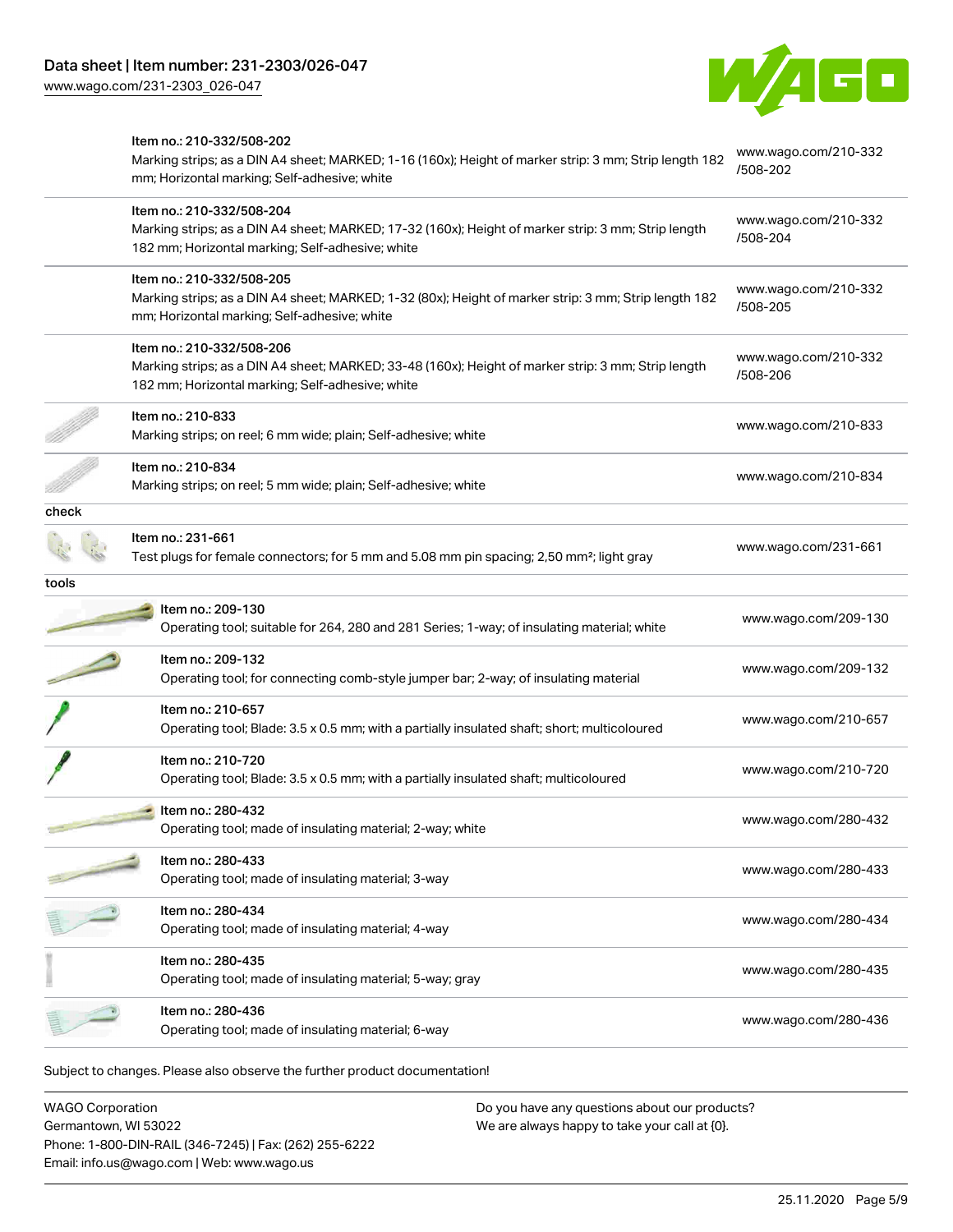# Data sheet | Item number: 231-2303/026-047

[www.wago.com/231-2303\\_026-047](http://www.wago.com/231-2303_026-047)

![](_page_5_Picture_2.jpeg)

|         | Item no.: 280-437<br>Operating tool; made of insulating material; 7-way                                                                                                            | www.wago.com/280-437 |
|---------|------------------------------------------------------------------------------------------------------------------------------------------------------------------------------------|----------------------|
|         | Item no.: 280-438<br>Operating tool; made of insulating material; 8-way                                                                                                            | www.wago.com/280-438 |
|         | Item no.: 280-440<br>Operating tool; made of insulating material; 10-way                                                                                                           | www.wago.com/280-440 |
| ferrule |                                                                                                                                                                                    |                      |
|         | Item no.: 216-101<br>Ferrule; Sleeve for 0.5 mm <sup>2</sup> / AWG 22; uninsulated; electro-tin plated; silver-colored                                                             | www.wago.com/216-101 |
|         | Item no.: 216-102<br>Ferrule; Sleeve for 0.75 mm <sup>2</sup> / AWG 20; uninsulated; electro-tin plated; silver-colored                                                            | www.wago.com/216-102 |
|         | Item no.: 216-103<br>Ferrule; Sleeve for 1 mm <sup>2</sup> / AWG 18; uninsulated; electro-tin plated                                                                               | www.wago.com/216-103 |
|         | Item no.: 216-104<br>Ferrule; Sleeve for 1.5 mm <sup>2</sup> / AWG 16; uninsulated; electro-tin plated; silver-colored                                                             | www.wago.com/216-104 |
|         | Item no.: 216-106<br>Ferrule; Sleeve for 2.5 mm <sup>2</sup> / AWG 14; uninsulated; electro-tin plated; silver-colored                                                             | www.wago.com/216-106 |
|         | Item no.: 216-121<br>Ferrule; Sleeve for 0.5 mm <sup>2</sup> / AWG 22; uninsulated; electro-tin plated; silver-colored                                                             | www.wago.com/216-121 |
|         | ltem no.: 216-122<br>Ferrule; Sleeve for 0.75 mm <sup>2</sup> / AWG 20; uninsulated; electro-tin plated; silver-colored                                                            | www.wago.com/216-122 |
|         | Item no.: 216-123<br>Ferrule; Sleeve for 1 mm <sup>2</sup> / AWG 18; uninsulated; electro-tin plated; silver-colored                                                               | www.wago.com/216-123 |
|         | Item no.: 216-124<br>Ferrule; Sleeve for 1.5 mm <sup>2</sup> / AWG 16; uninsulated; electro-tin plated                                                                             | www.wago.com/216-124 |
|         | Item no.: 216-131<br>Ferrule; Sleeve for 0.25 mm <sup>2</sup> / AWG 24; uninsulated; electro-tin plated; silver-colored                                                            | www.wago.com/216-131 |
|         | Item no.: 216-132<br>Ferrule; Sleeve for 0.34 mm <sup>2</sup> / AWG 24; uninsulated; electro-tin plated                                                                            | www.wago.com/216-132 |
|         | Item no.: 216-141<br>Ferrule; Sleeve for 0.5 mm <sup>2</sup> / 20 AWG; uninsulated; electro-tin plated; electrolytic copper; gastight<br>crimped; acc. to DIN 46228, Part 1/08.92  | www.wago.com/216-141 |
|         | Item no.: 216-142<br>Ferrule; Sleeve for 0.75 mm <sup>2</sup> / 18 AWG; uninsulated; electro-tin plated; electrolytic copper; gastight<br>crimped; acc. to DIN 46228, Part 1/08.92 | www.wago.com/216-142 |
|         | Item no.: 216-143<br>Ferrule; Sleeve for 1 mm <sup>2</sup> / AWG 18; uninsulated; electro-tin plated; electrolytic copper; gastight<br>crimped; acc. to DIN 46228, Part 1/08.92    | www.wago.com/216-143 |
|         | $Hcm$ $n_{0}$ , $216$ , $144$                                                                                                                                                      |                      |

Item no.: 216-144

Subject to changes. Please also observe the further product documentation!

WAGO Corporation Germantown, WI 53022 Phone: 1-800-DIN-RAIL (346-7245) | Fax: (262) 255-6222 Email: info.us@wago.com | Web: www.wago.us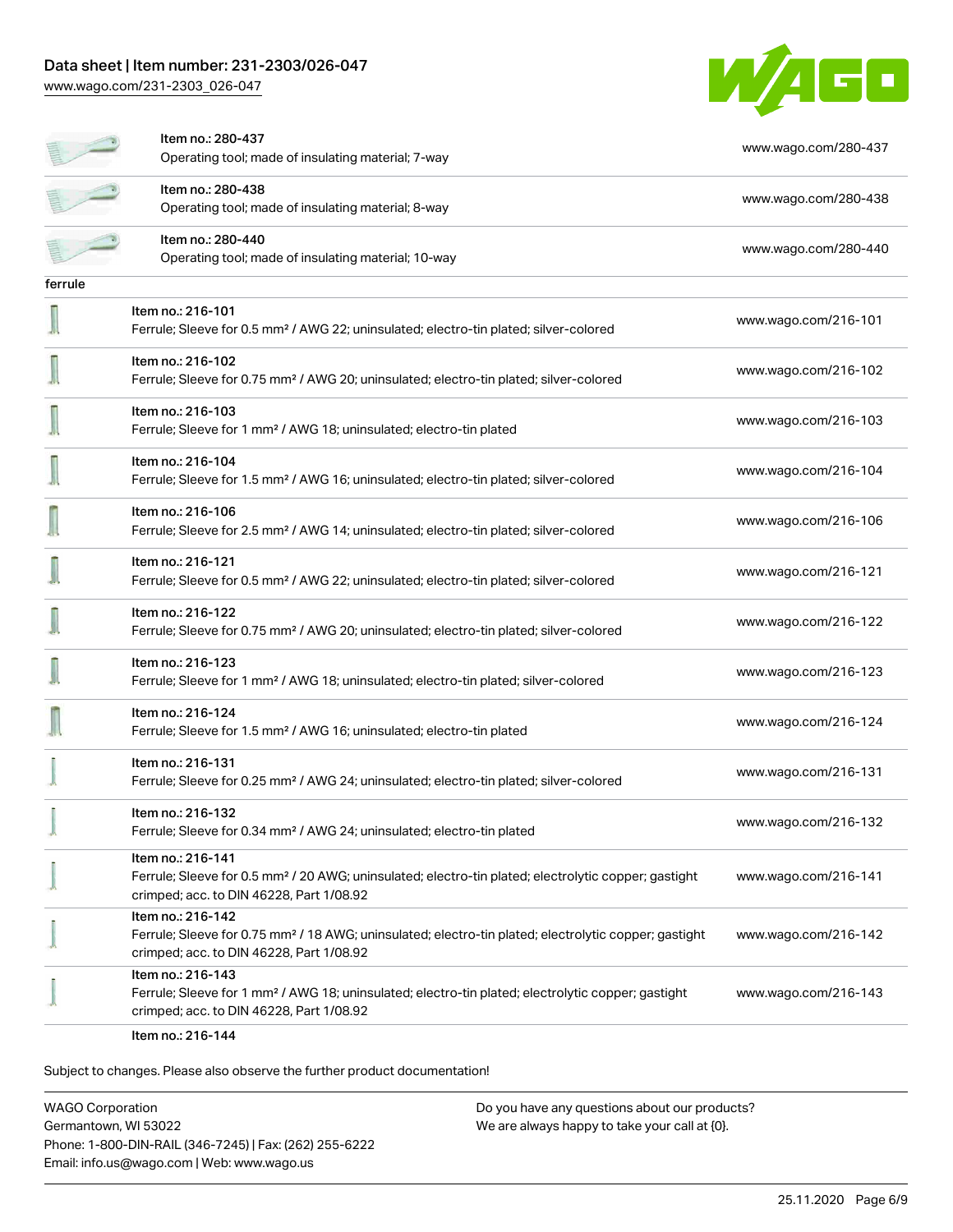[www.wago.com/231-2303\\_026-047](http://www.wago.com/231-2303_026-047)

![](_page_6_Picture_2.jpeg)

|   | Ferrule; Sleeve for 1.5 mm <sup>2</sup> / AWG 16; uninsulated; electro-tin plated; electrolytic copper; gastight<br>crimped; acc. to DIN 46228, Part 1/08.92; silver-colored                            | www.wago.com/216-144 |
|---|---------------------------------------------------------------------------------------------------------------------------------------------------------------------------------------------------------|----------------------|
|   | Item no.: 216-151<br>Ferrule; Sleeve for 0.25 mm <sup>2</sup> / AWG 24; uninsulated; electro-tin plated                                                                                                 | www.wago.com/216-151 |
|   | Item no.: 216-152<br>Ferrule; Sleeve for 0.34 mm <sup>2</sup> / AWG 24; uninsulated; electro-tin plated                                                                                                 | www.wago.com/216-152 |
|   | Item no.: 216-201<br>Ferrule; Sleeve for 0.5 mm <sup>2</sup> / 20 AWG; insulated; electro-tin plated; white                                                                                             | www.wago.com/216-201 |
|   | Item no.: 216-202<br>Ferrule; Sleeve for 0.75 mm <sup>2</sup> / 18 AWG; insulated; electro-tin plated; gray                                                                                             | www.wago.com/216-202 |
| П | Item no.: 216-203<br>Ferrule; Sleeve for 1 mm <sup>2</sup> / AWG 18; insulated; electro-tin plated; red                                                                                                 | www.wago.com/216-203 |
|   | Item no.: 216-204<br>Ferrule; Sleeve for 1.5 mm <sup>2</sup> / AWG 16; insulated; electro-tin plated; black                                                                                             | www.wago.com/216-204 |
|   | Item no.: 216-221<br>Ferrule; Sleeve for 0.5 mm <sup>2</sup> / 20 AWG; insulated; electro-tin plated; white                                                                                             | www.wago.com/216-221 |
|   | Item no.: 216-222<br>Ferrule; Sleeve for 0.75 mm <sup>2</sup> / 18 AWG; insulated; electro-tin plated; gray                                                                                             | www.wago.com/216-222 |
| n | Item no.: 216-223<br>Ferrule; Sleeve for 1 mm <sup>2</sup> / AWG 18; insulated; electro-tin plated; red                                                                                                 | www.wago.com/216-223 |
|   | Item no.: 216-224<br>Ferrule; Sleeve for 1.5 mm <sup>2</sup> / AWG 16; insulated; electro-tin plated; black                                                                                             | www.wago.com/216-224 |
|   | Item no.: 216-241<br>Ferrule; Sleeve for 0.5 mm <sup>2</sup> / 20 AWG; insulated; electro-tin plated; electrolytic copper; gastight<br>crimped; acc. to DIN 46228, Part 4/09.90; white                  | www.wago.com/216-241 |
|   | Item no.: 216-242<br>Ferrule; Sleeve for 0.75 mm <sup>2</sup> / 18 AWG; insulated; electro-tin plated; electrolytic copper; gastight<br>crimped; acc. to DIN 46228, Part 4/09.90; gray                  | www.wago.com/216-242 |
|   | Item no.: 216-243<br>Ferrule; Sleeve for 1 mm <sup>2</sup> / AWG 18; insulated; electro-tin plated; electrolytic copper; gastight crimped; www.wago.com/216-243<br>acc. to DIN 46228, Part 4/09.90; red |                      |
|   | Item no.: 216-244<br>Ferrule; Sleeve for 1.5 mm <sup>2</sup> / AWG 16; insulated; electro-tin plated; electrolytic copper; gastight<br>crimped; acc. to DIN 46228, Part 4/09.90; black                  | www.wago.com/216-244 |
|   | Item no.: 216-262<br>Ferrule; Sleeve for 0.75 mm <sup>2</sup> / 18 AWG; insulated; electro-tin plated; electrolytic copper; gastight<br>crimped; acc. to DIN 46228, Part 4/09.90; gray                  | www.wago.com/216-262 |
|   | Item no.: 216-263<br>Ferrule; Sleeve for 1 mm <sup>2</sup> / AWG 18; insulated; electro-tin plated; electrolytic copper; gastight crimped; www.wago.com/216-263<br>acc. to DIN 46228, Part 4/09.90; red |                      |
|   | Item no.: 216-264                                                                                                                                                                                       |                      |

Subject to changes. Please also observe the further product documentation!

WAGO Corporation Germantown, WI 53022 Phone: 1-800-DIN-RAIL (346-7245) | Fax: (262) 255-6222 Email: info.us@wago.com | Web: www.wago.us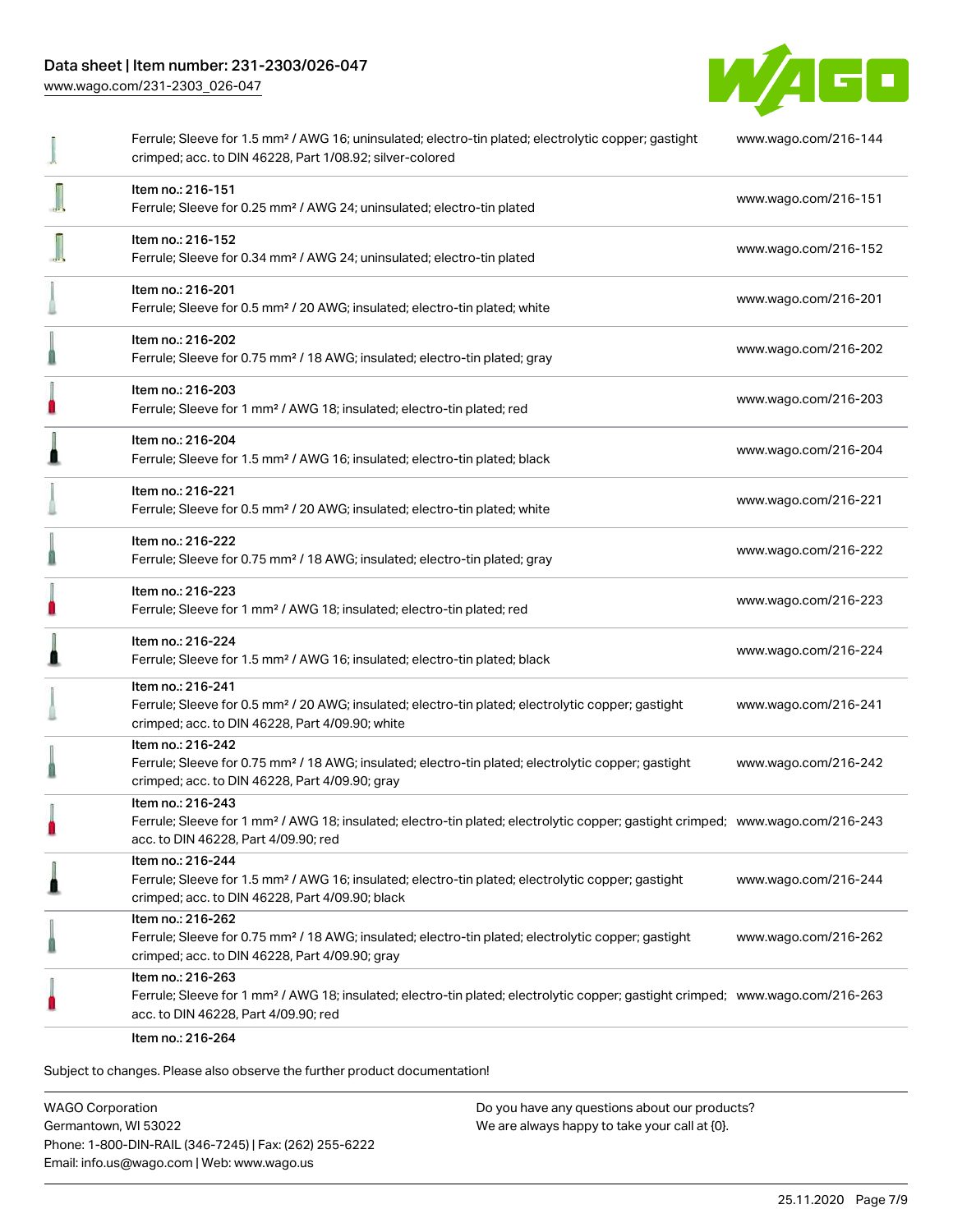# Data sheet | Item number: 231-2303/026-047

[www.wago.com/231-2303\\_026-047](http://www.wago.com/231-2303_026-047)

![](_page_7_Picture_2.jpeg)

|                     | Ferrule; Sleeve for 1.5 mm <sup>2</sup> / AWG 16; insulated; electro-tin plated; electrolytic copper; gastight<br>crimped; acc. to DIN 46228, Part 4/09.90; black | www.wago.com/216-264 |  |
|---------------------|-------------------------------------------------------------------------------------------------------------------------------------------------------------------|----------------------|--|
|                     | Item no.: 216-284                                                                                                                                                 |                      |  |
|                     | Ferrule; Sleeve for 1.5 mm <sup>2</sup> / AWG 16; insulated; electro-tin plated; electrolytic copper; gastight                                                    | www.wago.com/216-284 |  |
|                     | crimped; acc. to DIN 46228, Part 4/09.90; black                                                                                                                   |                      |  |
|                     | Item no.: 216-301                                                                                                                                                 |                      |  |
|                     | Ferrule; Sleeve for 0.25 mm <sup>2</sup> / AWG 24; insulated; electro-tin plated; yellow                                                                          | www.wago.com/216-301 |  |
|                     | Item no.: 216-302                                                                                                                                                 |                      |  |
|                     | Ferrule; Sleeve for 0.34 mm <sup>2</sup> / 22 AWG; insulated; electro-tin plated; green                                                                           | www.wago.com/216-302 |  |
|                     | Item no.: 216-321                                                                                                                                                 |                      |  |
|                     | Ferrule; Sleeve for 0.25 mm <sup>2</sup> / AWG 24; insulated; electro-tin plated; yellow                                                                          | www.wago.com/216-321 |  |
|                     | Item no.: 216-322                                                                                                                                                 |                      |  |
|                     | Ferrule; Sleeve for 0.34 mm <sup>2</sup> / 22 AWG; insulated; electro-tin plated; green                                                                           | www.wago.com/216-322 |  |
| Strain relief plate |                                                                                                                                                                   |                      |  |
|                     | Item no.: 734-228                                                                                                                                                 |                      |  |
|                     | Strain relief plate; 12.5 mm wide; orange                                                                                                                         | www.wago.com/734-228 |  |
|                     |                                                                                                                                                                   |                      |  |
| <b>Downloads</b>    |                                                                                                                                                                   |                      |  |
|                     | Documentation                                                                                                                                                     |                      |  |
|                     |                                                                                                                                                                   |                      |  |
|                     | <b>Additional Information</b>                                                                                                                                     |                      |  |

| .<br>Technical explanations | Apr 3, 2019 | pdf    | Download |
|-----------------------------|-------------|--------|----------|
|                             |             | 3.6 MB |          |

#### Installation Notes

Conductor termination

Subject to changes. Please also observe the further product documentation!

WAGO Corporation Germantown, WI 53022 Phone: 1-800-DIN-RAIL (346-7245) | Fax: (262) 255-6222 Email: info.us@wago.com | Web: www.wago.us